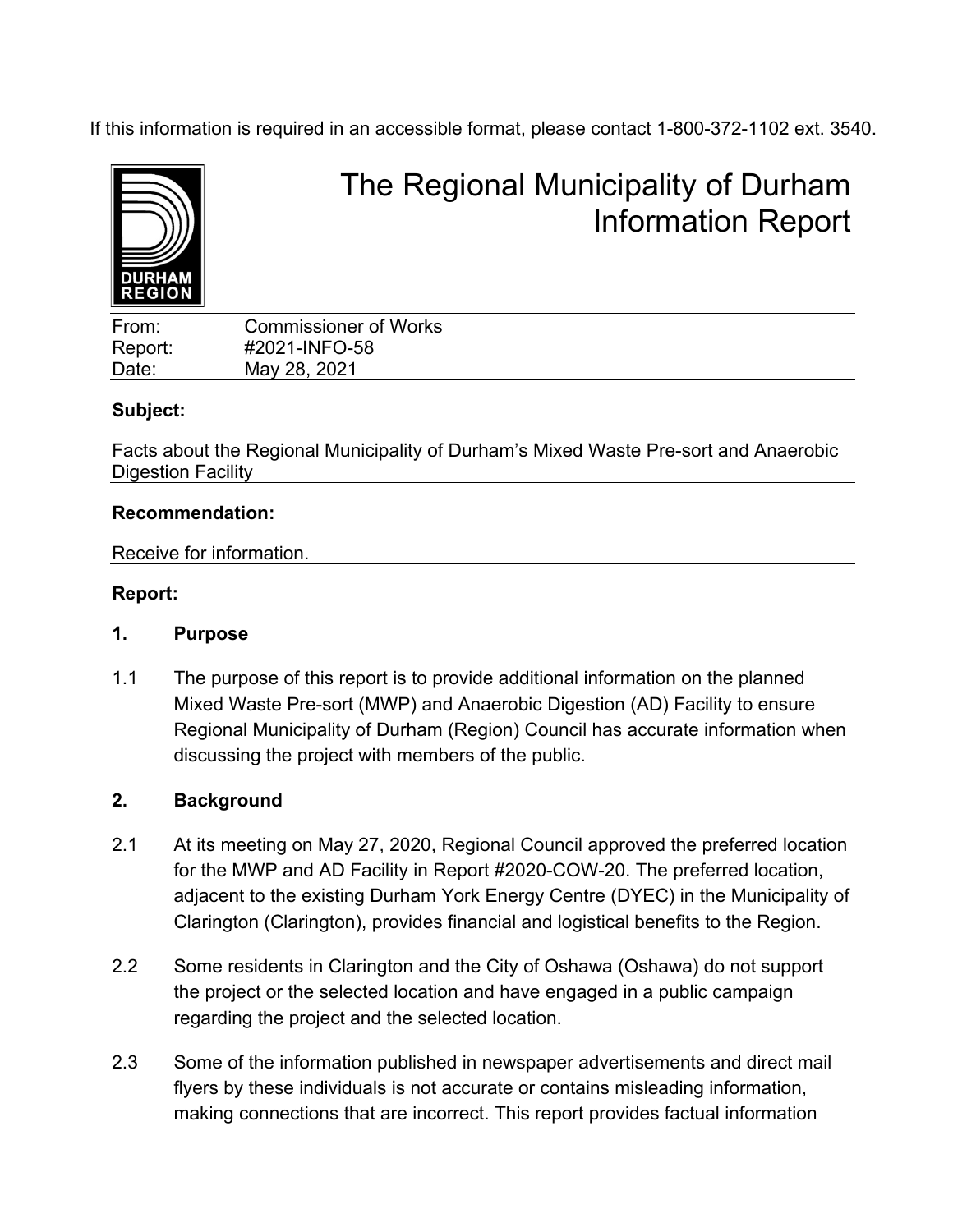about the technologies currently in use or planned for the Region's waste management needs. This report supplements previous reports posted on the [project website](https://www.durham.ca/en/living-here/anaerobic-digestion.aspx#Publicly-Available-Background-Documents) that provide information on the project and AD.

# **3. Previous Reports and Decisions**

- 3.1 In 2020, multiple information reports and memos were issued to provide background information and details on Mixed Waste Pre-sort and AD to Regional Council and the public:
	- Report #2020-INFO-80 Anaerobic Digestion Facilities;
	- Report #2020-INFO-76 The Regional Municipality of Durham's Evolving Waste Management System;
	- Report #2020-INFO-70 Environmental Assessment Trigger for the Mixed Waste Pre-sort and Anaerobic Digestion Project;
	- July 10, 2020 Interoffice Memorandum Current Waste Tonnage: Organics and Mixed Waste;
	- July 3, 2020 Mixed Waste Pre-sort and Anaerobic Digestion Informational Resources and Communication; and
	- June 15, 2020 Mixed Waste Pre-sort Facilities.
- 3.2 More recently, Report #2021-INFO-10 Odour Mitigation Strategies for the MWP and AD Facility provided an overview of odour mitigation strategies that could be utilized to minimize odours from the MWP and AD facility.

# **4. Facts about the MWP and AD Facility**

- 4.1 The MWP and AD Facility will help the Region meet the waste disposal needs of a growing population. Organics and recyclables will be removed from the garbage bag by the MWP equipment. The organics separated from the MWP stage and Green Bin organics will both be processed into renewable biogas and digestate at the AD stage.
- 4.2 The MWP and AD Facility will not replace the Blue Box or Green Bin programs but will enhance capture rates for materials incorrectly placed in the garbage.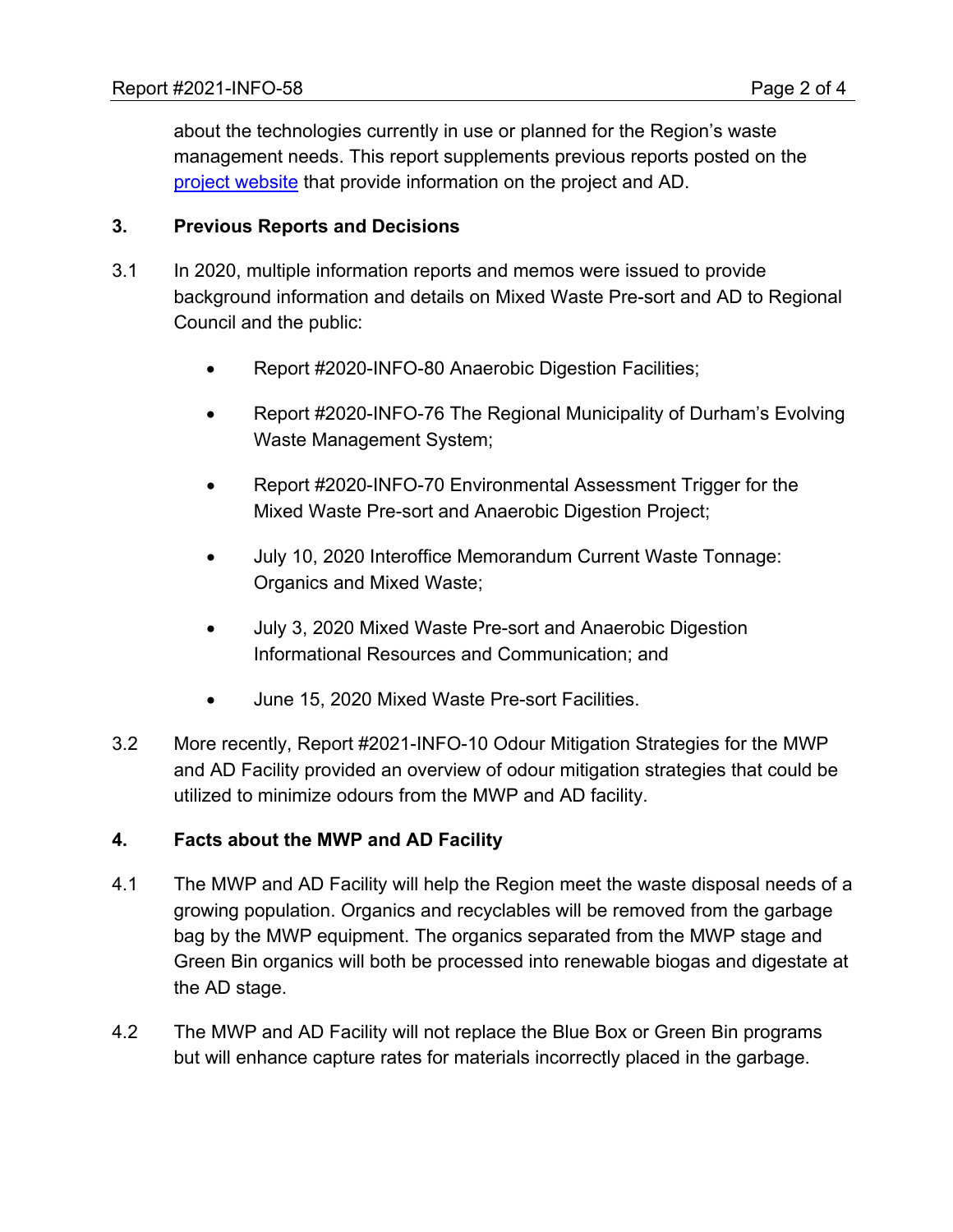4.3 Regional staff are increasing communication with the public on the MWP and AD Facility in effort to ensure all residents are aware of what is planned and the benefits to the Region.

# **5. Misinformation from opponent's recent flyers**

5.1 Common misconceptions provided below have also been addressed in a recent 'Ask Katherine' waste management article (Attachment #1) in Metroland newspapers and in a direct mailing to residents of Clarington.

# **Misconception One: The MWP and AD Facility is a second incinerator**

5.2 The MWP and AD Facility is not a second incinerator. MWP and AD is a series of sorting technologies that will operate indoors to separate garbage, organics, and certain recyclable materials from Durham resident's garbage. After sorting, the facility will process the organics to make fertilizer and renewable natural gas. There is no incineration involved with sorting or anaerobic digestion.

# **Misconception Two: The MWP and AD Facility will result in more garbage going to the DYEC**

5.3 No additional waste is going to the DYEC. The DYEC will continue to be limited in the amount of garbage processed by its approval permit. In fact, the Mixed Waste Pre-sort and Anaerobic Digestion Facility will reduce waste going to the DYEC (by removing what should have been composted or recycled) and thereby delay the need to expand the DYEC.

# **Misconception Three: The MWP and AD Facility will accept waste from York Region and the City of Toronto**

5.4 The MWP and AD Facility will only accept waste from Durham Region. As partners in the DYEC, York Region waste will continue to go directly to the DYEC for processing. The MWP and AD Facility will not accept any waste from outside of Durham Region.

# **Misconception Four: There has been no opportunity for public input**

5.5 The AD facility has been approved by Regional Council as the best option for removing organics from the garbage stream and increasing processing capacity for the Region's organic waste. A Public Information Centre on the siting options for the facility was held in early 2020 to obtain public input. There is a dedicated webpage [durham.ca/ADProject](https://www.durham.ca/en/living-here/anaerobic-digestion.aspx) for the AD facility that includes links to all Council reports and Information reports, a FAQ section, and a dedicated email for the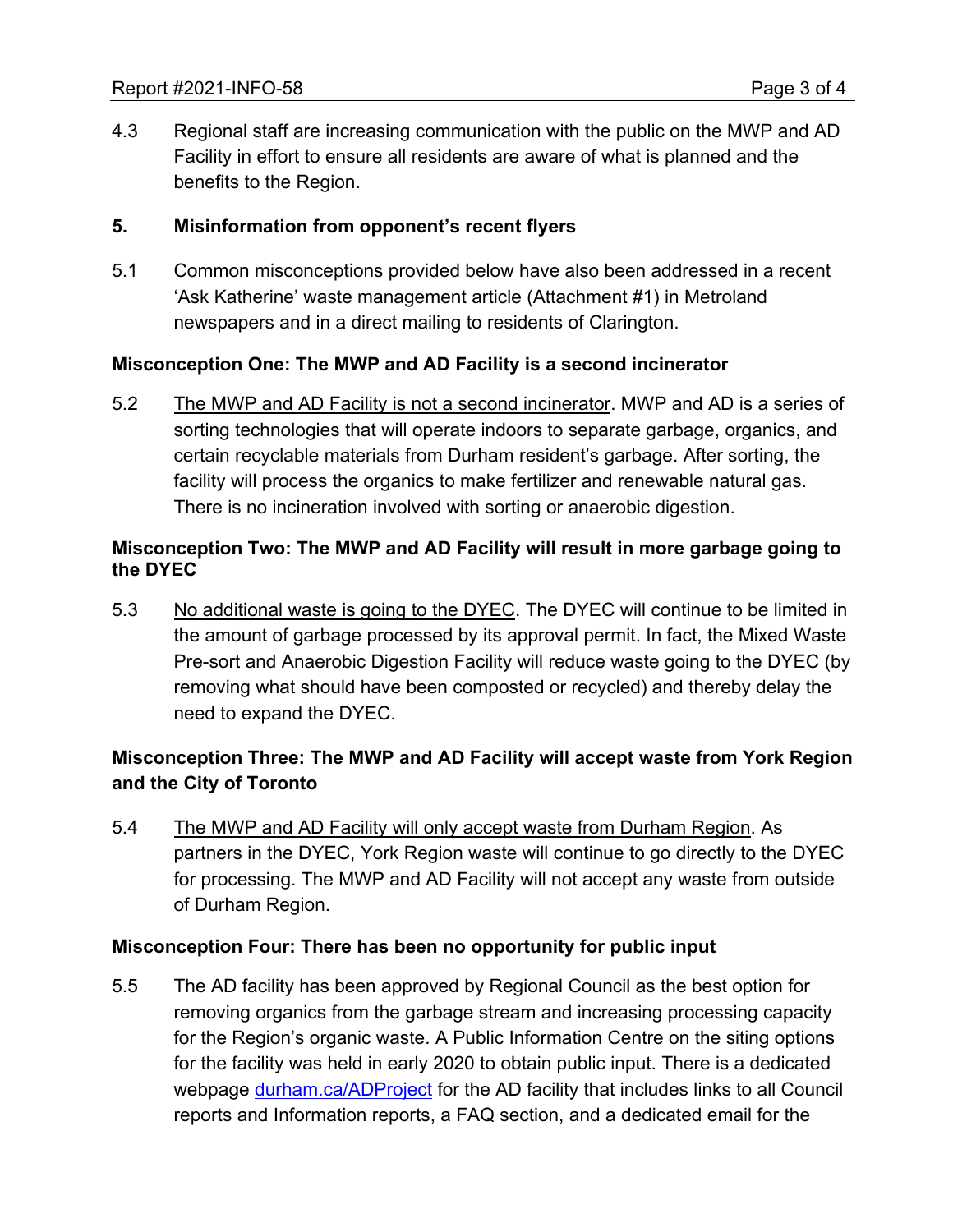public to submit questions or comments to the AD technical team [ADProject@durham.ca.](mailto:ADProject@durham.ca)

#### **Misconception Five: There needs to be a full Environmental Assessment**

5.6 The Environmental Assessment Act in Ontario does not require an environmental assessment for waste sorting or AD facilities. These types of operations are recognized as being low risk for environmental pollution and do not generate air emissions. The facility will obtain an Environmental Compliance Approval issued by the Ministry of Environment, Conservation and Parks that will establish the requirements for the quantity of waste the facility can receive each day, operating hours, waste storage requirements and monitoring obligations.

#### **6. Conclusion**

- 6.1 The Mixed Waste Pre-Sort and Anaerobic Digestion Facility will help the Regional Municipality of Durham manage the waste generated by a growing population while increasing diversion, generating a renewable biogas and delaying the need for more waste processing capacity at the Durham York Energy Centre.
- 6.2 Staff are providing additional information on the Mixed Waste Pre-Sort and Anaerobic Digestion Facility to residents via direct mailing, social media, the Regional website and local media outlets. Efforts are focused on providing accurate and reliable information on the Regional Municipality of Durham's plans for Mixed Waste Pre-Sort and Anaerobic Digestion Facility and the benefits to the Regional Municipality of Durham.
- 6.3 This report has been reviewed by Legal Services Corporate Services Department and Corporate Communications.
- 6.4 For additional information, contact: Gioseph Anello. Director, Waste Management Services, at 905-668-7711, extension 3445.

# **7. Attachments**

Attachment #1: Ask Katherine Article for April 22, 2021

Respectfully submitted,

# **Original signed by:**

Susan Siopis, P.Eng. Commissioner of Works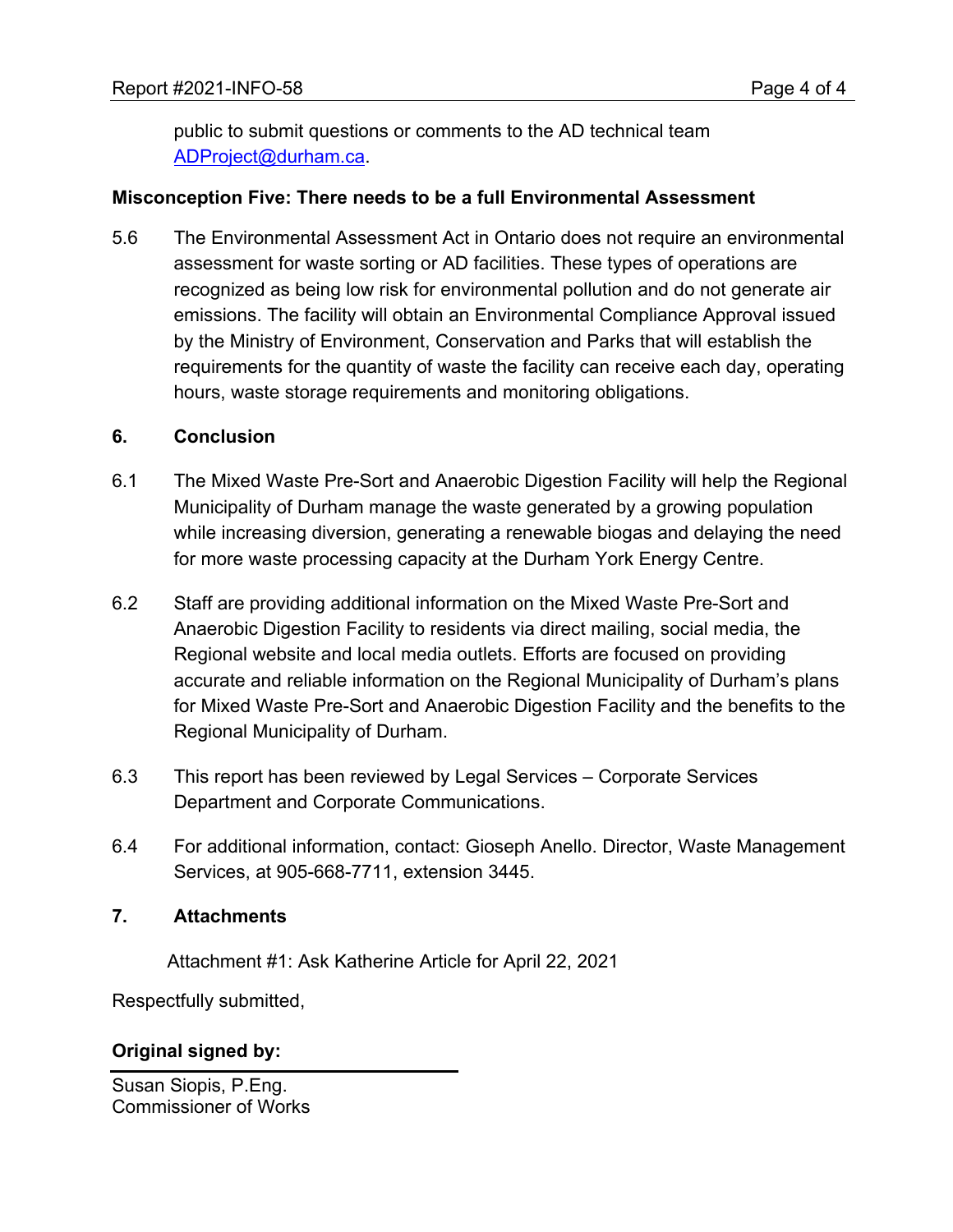# **Getting the facts about Anaerobic Digestion**

Durham's population continues to grow and is expected to reach more than 1 million people in the next decade. More residents will mean more organic waste, recyclables, and garbage to manage.

To plan for this growth, the Region is developing a Mixed Waste Pre-sort (MWP) and Anaerobic Digestion (AD) facility that will convert organic waste into a renewable natural gas which will be a valuable resource of renewable energy, and digestate (a compostlike product), a beneficial agricultural fertilizer.

To help reduce transportation the new facility will be located next to the Durham York Energy Centre (DYEC) in Clarington with operations planned for 2024.

The MWP part of the facility will remove materials—such as food scraps and recyclables—from garbage collected at the curb and from multi-residential buildings. This will not replace or eliminate the current Green Bin or Blue Box programs. Instead, the MWP will sort out organics and recyclables from the garbage bags that should have gone into into the green bin or blue box. This will help Durham maximize diversion efforts.

AD is a natural process that uses microbes found in the environment to break down waste in the absence of oxygen. This process naturally produces methane, which can be collected and cleaned for use as a renewable natural gas; essentially converting organic materials, such as food scraps, into a renewable energy source that can offset the use of fossil fuel. This will assist in our battle against Climate Change

# **It is important to know the facts when it comes to Mixed Waste Pre-sort and Anaerobic Digestion.**

# **Common misconceptions**

**1. Misconception:** The Mixed Waste Pre-sort and Anaerobic Digestion Facility is a second incinerator.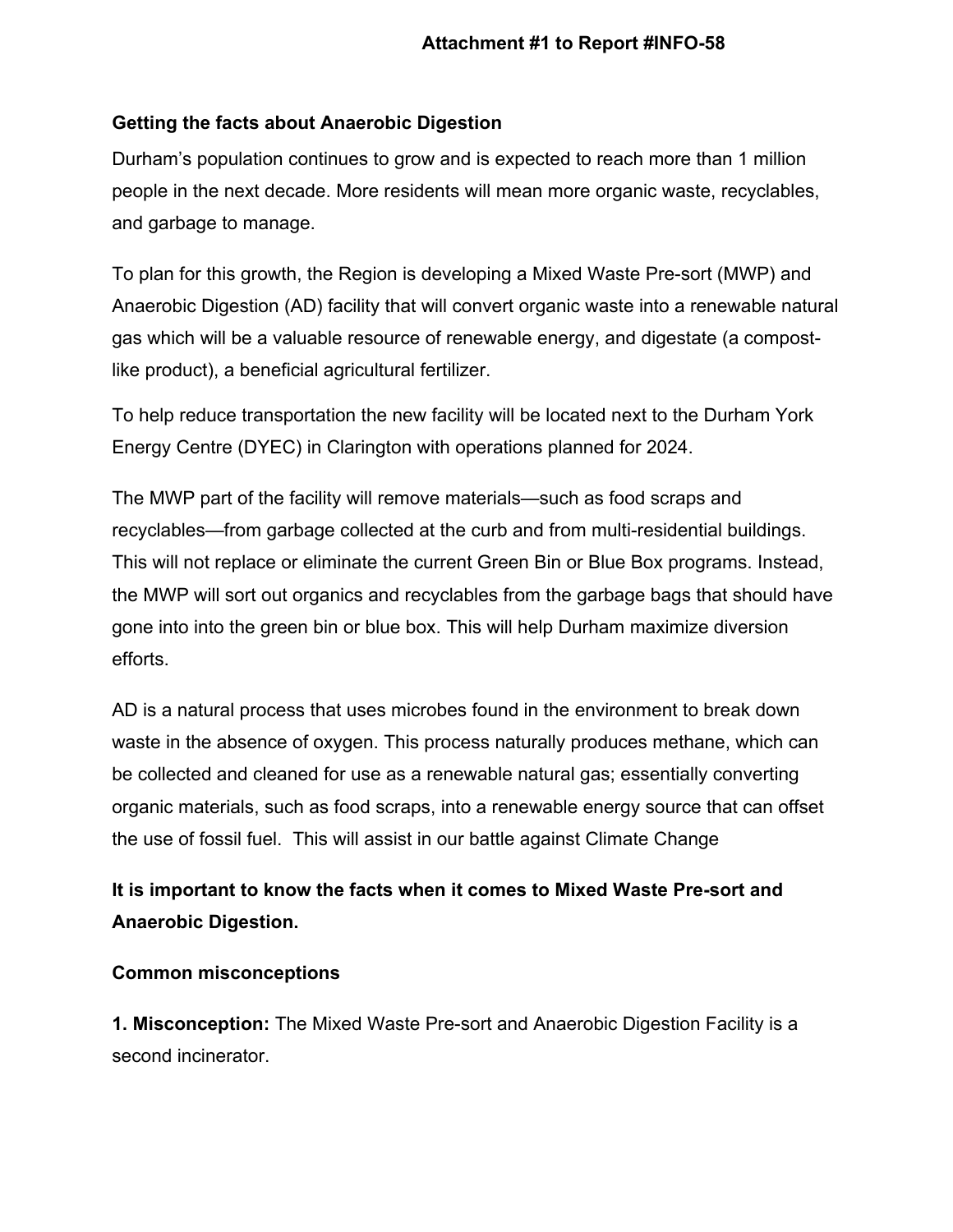**Truth:** There is a mistaken belief that the Mixed Waste Pre-sort and Anaerobic Digestion facility is a second incinerator. It is not. The facility is a series of sorting technologies that will operate indoors to separate garbage, organics, and certain recyclable materials from Durham resident's garbage. After sorting, the facility will process the organics to make fertilizer and renewable natural gas. There is no incineration involved with sorting or anaerobic digestion.

**2. Misconception:** The Mixed Waste Pre-sort and Anaerobic Digestion Facility will result in an increase in the amount of garbage processed at the DYEC.

**Fact:** No additional waste is going to the DYEC, it will continue to be limited in the amount of garbage processed by its approval permit. In fact, the Mixed Waste Pre-sort and Anaerobic Digestion Facility will remove waste from the DYEC (that should have been composted or recycled) and thereby delay the need to expand the DYEC beyond 2030.

**3. Misconception:** There has been no opportunities for public input.

**Fact:** The AD facility has been approved by Regional Council as the best option for getting organics out of the garbage stream and increasing processing capacity for the Regions organic waste. A Public Information Centre on the siting options for the facility was held in early 2020 to obtain public input. There is a dedicated webpage durham.ca/ADProject for the AD facility that includes links to all Council reports and Information reports, a FAQ section, and a dedicated email for the public to submit questions or comments to the AD technical team ADProject@durham.ca.

**4. Misconception:** There has been no open disclosure, or a full environmental assessment.

**Truth:** The Environmental Assessment Act in Ontario does not require an environmental assessment for waste sorting or AD facilities. These types of operations are recognized as being low risk for environmental pollution and do not generate air emissions. The facility will obtain an Environmental Compliance Approval issued by the Ministry of Environment, Conservation and Parks that will establish the requirements on